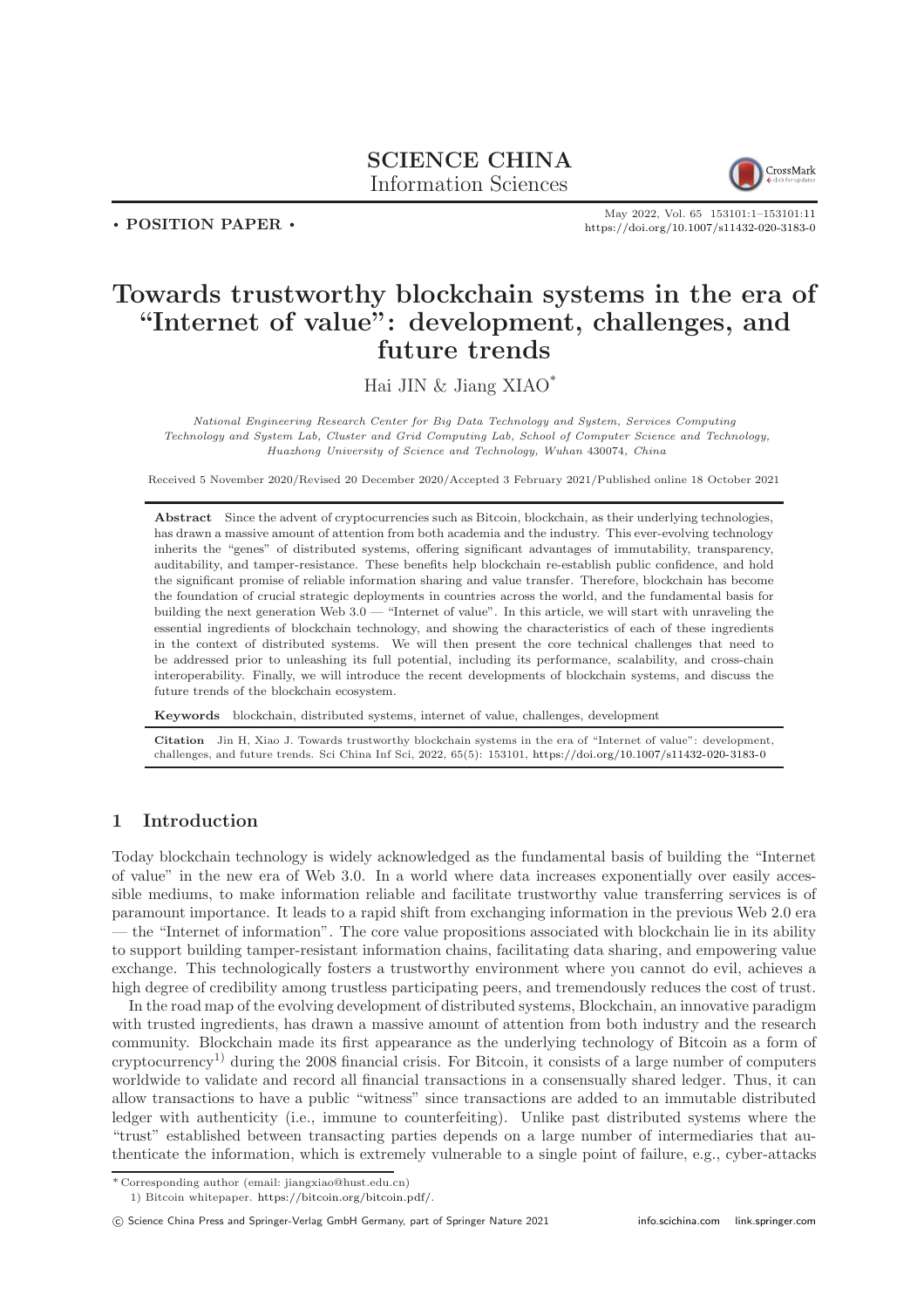or third-party interventions. Since its inception, blockchain technology is expected to play a pivotal role in coping with the erosion of public trust, allowing people to trust each other and transact in a peer-topeer (P2P) fashion, making the need for third parties such as central banks obsolete. The cover story of an October 2015 issue of the Economist magazine defined the blockchain as "the trust machine" [\[1\]](#page-9-0). As such, it transforms the conventional way of establishing trust with a centralized infrastructure through consensus and complex computer code.

By itself, blockchain is a new generation of distributed systems by a conjunction of essential ingredients, including consensus protocols, distributed storage, P2P networks, cryptography, and smart contracts. Through recording transactions among parties that are mutually distrusted, it encompasses the beneficial features of decentralization, immutability, tamper-resistance, traceability, and collaborative maintenance. The distributed nodes in a blockchain system form a P2P network to complete transactions with each other. Each node in the blockchain is authenticated through cryptographic algorithms and owns an anonymous digital identity, which simultaneously enables both user privacy and system security. A consensus protocol determines the rules by which the blockchain data is generated and updated. The openness of blockchain enables its participants to freely access and interact with each other with little friction, ensuring immediate, across-the-board transparency. It provides an innovative technical means to allow new distributed models of value transfer and new forms of P2P human collaborations.

Being the foundation of crucial strategic deployments in countries across the world, blockchain technology has brought immense impacts on society and the global economy. The past decade has shown its great promises for delivering automaticity and efficiency for the digital currency — "Blockchain 1.0". Evolving far beyond the underpinnings of Bitcoin as a cryptocurrency, Ethereum opens up a new era of "Blockchain 2.0" in the form of irreversible real-life agreements enabled by programmable smart contracts. The application of blockchain technology is undergoing a transformation from a single field to a diversified area: from the earliest finance related to the digital currency, expanding to a diverse set of industry sectors, including faster and leaner global trade finance, cross-border commitment, transportation and logistics, superior transparency and traceability in the manufacturing supply chain, increased automation in public healthcare, and e-government services.

Despite a growing number of blockchain systems and various industry-level or enterprise-level blockchain alliances launched to disrupt all the relevant sectors, the current blockchain technology is still in a very early stage, where challenges to overcome are similar to the opportunities offered. A list of challenging issues such as performance and scalability may jeopardize the fast deployment of blockchain systems. Designing secure consensus mechanisms, efficient network protocols, and scalable storage models is expected to need significant future work. Nowadays, there is an increasing number of blockchains launched, in the context of a variety of multi-chain application scenarios, including the transfer of cross-chain assets, interactive authentication, distributed collaboration, cross-chain data sharing, cross-chain real-time clearing, multi-role user identity authentication, and so forth. However, the heterogeneity of multiple blockchains leads to a "lack of interoperability", e.g., unable to communicate with or verify information on the other chains. This "blockchain data-island" situation will significantly worsen, further eroding user experience and hindering the industry growth. It is an emerging issue on which the blockchain community is working actively [\[2–](#page-9-1)[4\]](#page-9-2).

It is foreseeable that the evolving urgent requirements can lead the future trends in blockchain technology. For example, it is desirable to design an interactive and scalable blockchain data model for diversified storage and query demands, while effectively ensuring the privacy of data owners and data control rights. Meanwhile, it is also important to design an efficient blockchain intercommunication protocol and hierarchical topology model to enhance communication efficiency, as well as to support high-performance real-time processing functions. This will also require standardization and political will to create a regulatory framework conducive to the evolving blockchain network.

The remainder of this paper is structured as follows. First, the evolving development of distributed systems and the essential ingredients of blockchain technology are outlined in Section [2.](#page-2-0) Then the incorporated challenges are explained with in-depth analysis in Section [3.](#page-5-0) We then aim to provide an impartial discussion about the current status and increasing needs of the blockchain technology in Section [4.](#page-6-0) Finally, Section [5](#page-7-0) presents an outlook on the future trends of the blockchain ecosystem, and Section [6](#page-9-3) concludes the paper.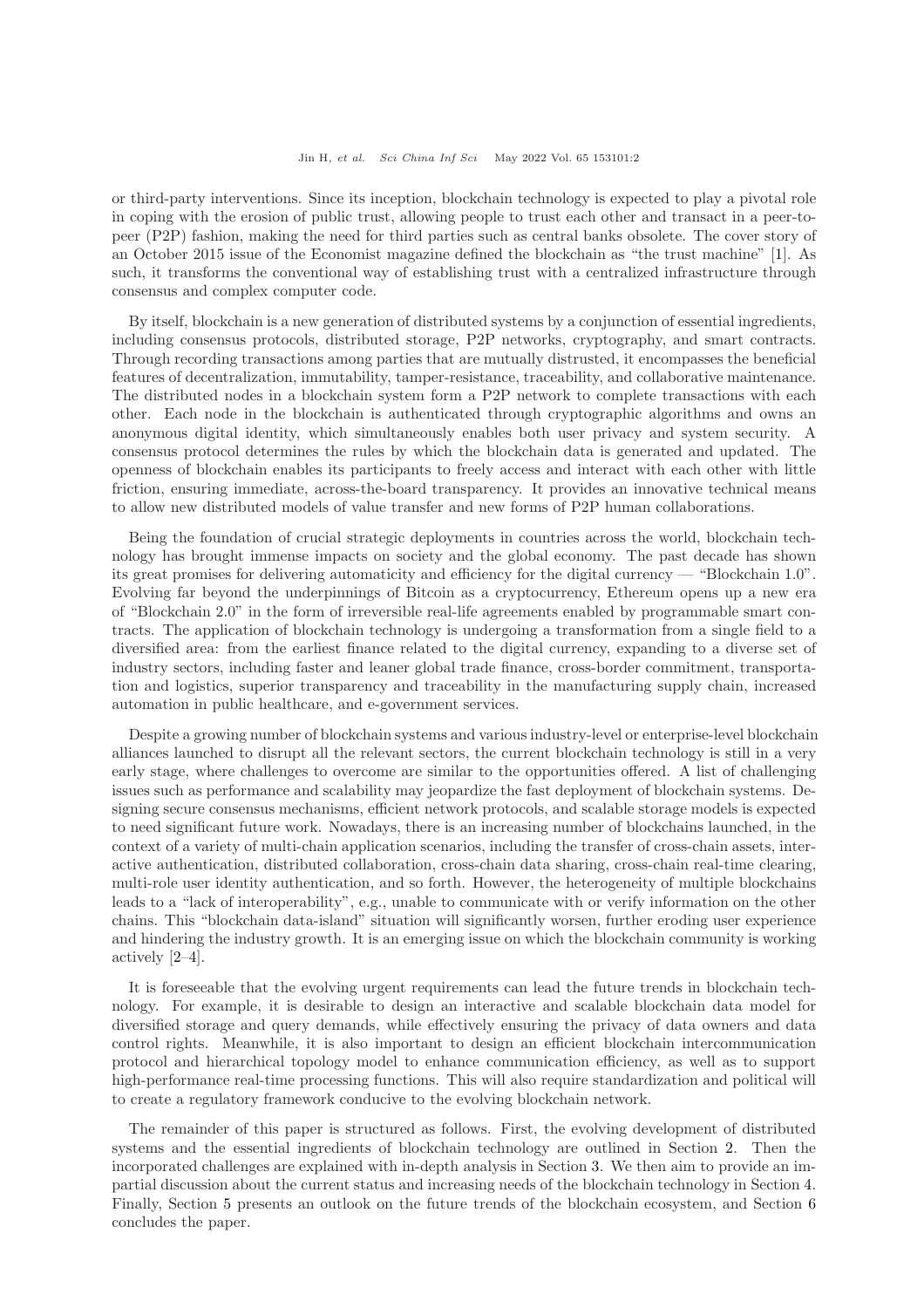<span id="page-2-1"></span>

Figure 1 (Color online) A historical perspective of distributed systems.

# <span id="page-2-0"></span>2 Historical evolution of distributed systems

The blooming development of the Internet for remote access and the proliferation of commodity servers have become the dominant forces to advocate the evolution of distributed systems infrastructure, as shown in Figure [1.](#page-2-1) The first real and widespread distributed systems began to appear in the 1980s, consisting of multiple machines located physically apart and connected over a network. These nodes work together to fulfill a task, or provide the same service or application to clients, forming a distributed systems cluster. Such a cluster computing infrastructure had roots in the Berkeley network of workstations (NOW) project developed in 1995 by Patterson et al. [\[5\]](#page-9-4). The NOW project's initial focus was on improving virtual memory and file system performance, on achieving cheap, highly available, and scalable file storage, and on providing multiple CPUs for parallel computing. It harnesses greater processing power and more advanced analytics to satisfy the needs of both desktop computing and applications that require a hundredfold more computing sources than any single machine within that building can provide.

In 1999, the SETI@home (search for extraterrestrial intelligence) project for analyzing radio telescope signals from space was implemented via grid computing [\[6\]](#page-9-5). It was the first large-scale public involvement for scientific research, involving millions of computers provided by the general public. The concept of open grid services architecture (OGSA) was conceived in the 2002 Globus Alliance paper during the Global Grid Forum (OGF) for supporting the interoperable grid requirements [\[7\]](#page-9-6). The ChinaGrid project aims to provide a ubiquitous, high-performance, and highly reliable grid service for research and education purposes [\[8\]](#page-9-7). This project supports a diverse set of grid applications along with three categories, namely the computation grid (e-science), the information service grid (e-info), and the instrument sharing grid (e-instrument).

In 2006, cloud computing launched with the pioneering Amazon web services (AWS) project of Amazon<sup>2)</sup>. The initial aim of AWS is to offer IT services and resources to the market in the form of web services. The cloud infrastructure enables a pay-as-you-go pricing model that customers need not plan for servers and other IT infrastructure, and therefore providing and releasing resources on-demand, and charged based on the type of resources and peruse. In this way, as a cloud service providers AWS can instantly spin up hundreds or thousands of servers in minutes and deliver results faster. Since then, the control paradigm of computing has shifted from distributed to centralized, which differs cloud computing from grid computing. In 2010, OpenStack launched an open-source cloud operating system to establish a cloud computing management platform with ease of implementation, large-scale deployment, and prosperous and unified standards [\[9\]](#page-9-8). OpenStack provided infrastructure-as-a-service (IaaS) solutions through a variety of industry services. Each service provides users with an integrated API, ensuring that users can choose pluggable service components depending on their needs.

<sup>2)</sup> Amazon web services. [https://aws.amazon.com/.](https://aws.amazon.com/)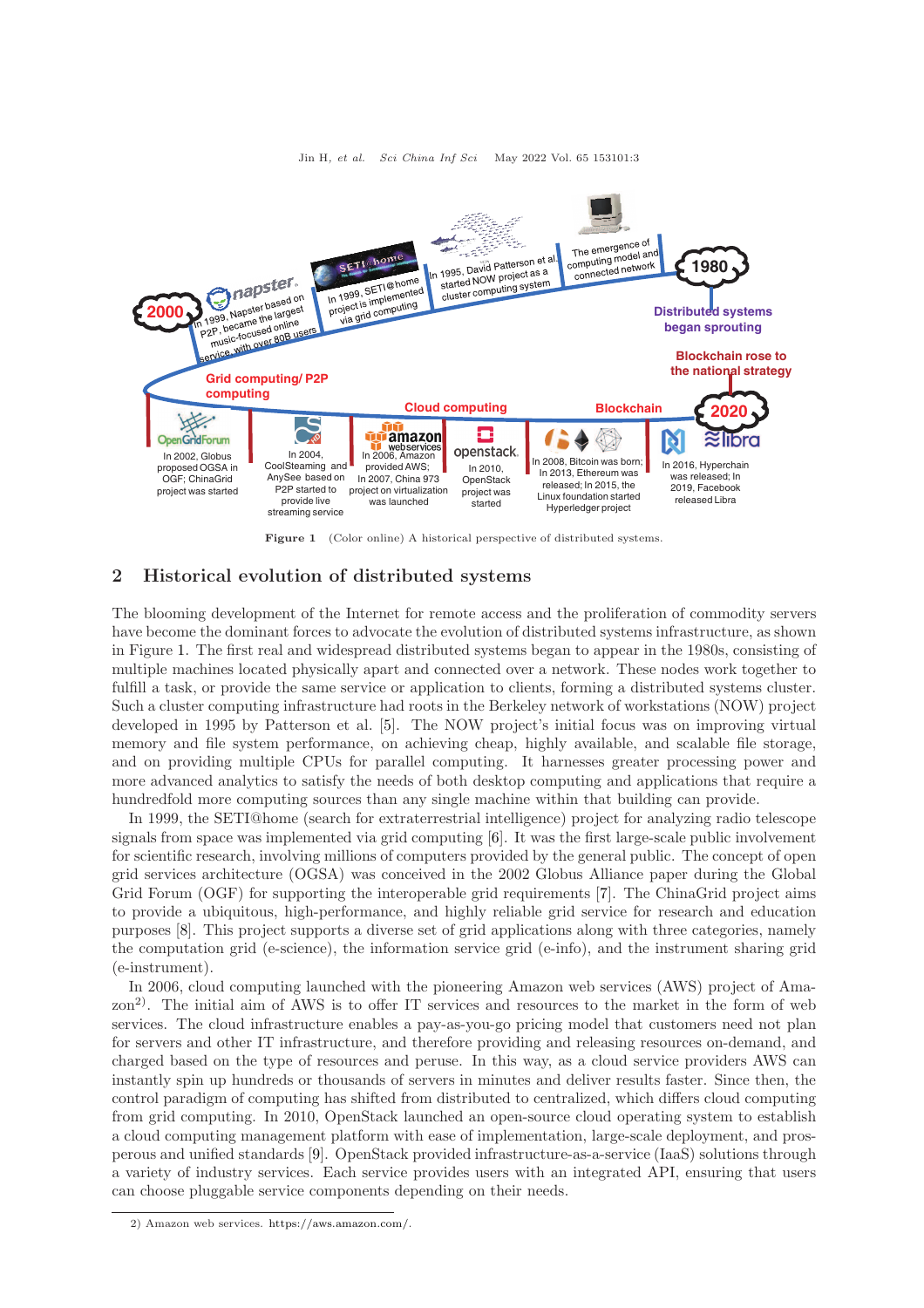<span id="page-3-0"></span>

Jin H, et al. Sci China Inf Sci May 2022 Vol. 65 153101:4

Figure 2 (Color online) The dominant computing paradigms of distributed systems.

The advent of a new wave of computing driven by the blockchain is reshaping the landscape of distributed systems design, operations, and management. The concept of blockchain was first coined as the underlying technology of Bitcoin in 2008. Bitcoin establishes itself as a relatively stable and the most successful cryptocurrency to date. In late 2013, Vitalik Buterin started Ethereum — the second-largest public blockchain platform to date through immutable, programmatic smart contracts, i.e., computer programs that self-execute when certain conditions are  $met^{3}$ . The decentralized nature and cryptographic security make the Ethereum network well protected against possible hacking attacks and fraudulent activities. These program-based contractual obligations can enforce stakeholder-agreed rules and process automatically. Promising reducing transaction costs associated with contracting and establishing trust between two parties, Ethereum has gained increasing interest from both academia and industry. Concentrating on advancing the scalability and performance for business sectors, the Linux Foundation originated the enterprise-grade permissioned Hyperledger project [\[10\]](#page-9-9) in 2015. In 2009, Facebook announced the initial version release of a new blockchain-based digital currency called  $\text{Libra}^4$ .

Broadly speaking, the evolution of distributed systems has gone through three different stages. The first is the traditional cluster model that depends on centralized control. A reconstruction of homogeneous nodes formed the cluster. It was followed by the emergence of grid computing that used distributed control to achieve collaborative work in a distributed environment. Thus, a critical issue in grid computing was collaborative problem-solving. Alternatively, P2P computing was fully distributed and autonomous. Both cloud computing and blockchain evolved from the foundation of grid computing and P2P computing in the past decade. Blockchain participants are located physically apart from each other and connected on a network. Each participant operating a full node maintains a complete copy of a ledger that is updated with new transactions as they occur.

The development roadmap of distributed systems tends to follow two paths, as depicted in Figure [2.](#page-3-0) One path emphasizes centralized control and resource management. For example, the coordinated and aggregate use of diverse resources in grid computing led by virtual organizations. In contrast, the control of the back-end infrastructure in cloud computing is limited to the cloud vendor. The other path is motivated by the ubiquitous dispersion of widespread resources. Both are necessary, and successful advances in distributed computing synthesize elements from both camps.

Blockchain is an innovative distributed computing paradigm with extended features in distributed systems, consisting of a fusion of consensus protocol, distributed storage, and peer-to-peer networks. Table 1 presents a comparison between blockchain and traditional distributed systems. The most essential

<sup>3)</sup> Ethereum whitepaper. [https://ethereum.github.io/yellowpaper/paper.pdf.](https://ethereum.github.io/yellowpaper/paper.pdf)

<sup>4)</sup> Libra whitepaper. [https://libra.org/en-US/white-paper/?noredirect=1.](https://libra.org/en-US/white-paper/?noredirect=1)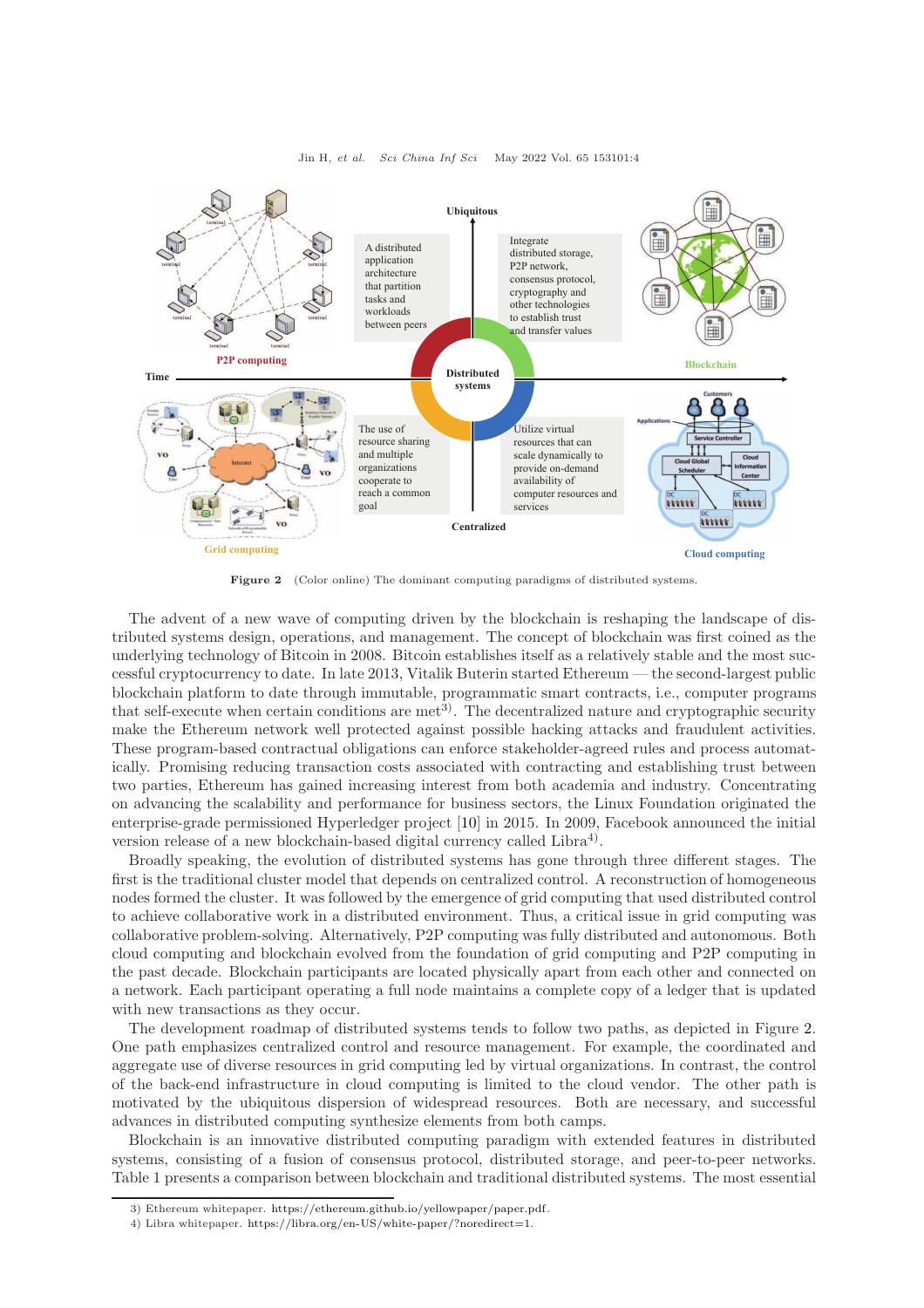#### Jin H, et al. Sci China Inf Sci May 2022 Vol. 65 153101:5

|                       |                         | Blockchain system               | Traditional distributed system     |
|-----------------------|-------------------------|---------------------------------|------------------------------------|
| Consensus protocol    | Architecture            | Decentralization                | Centralization                     |
|                       | Fault tolerance         | Byzantine fault tolerance (BFT) | Crash fault tolerance (CFT)        |
|                       | Performance             | Low throughput $(<100$ TPS)     | High throughput $(K \sim 10K$ TPS) |
| Data storage          | Architecture            | Decentralization                | Centralization                     |
|                       | Storge cost/reliability | Full-copy, high reliability     | Multi-copy, low cost               |
|                       | Data model              | Chain-based, DAG-based          | Diverse data structure (key value, |
|                       |                         |                                 | graph, document, etc.)             |
|                       | Functionality           | Simple                          | Rich                               |
| Network communication | Architecture            | P2P                             | C/S, P2P                           |
|                       | Node identity           | Pseudonymous                    | Revealed                           |
|                       | <b>Broadcast</b>        | Gossip, Kamedia                 | Tree-based                         |
|                       | Topology                | Unstructured, structured        | Centralized, unstructured,         |
|                       |                         |                                 | structured, semi-structured        |

Table 1 Blockchain vs. traditional distributed systems

ingredient is the distributed consensus protocol, which aims to update and synchronize the blockchain networks' data. It is used to determine the ordering of transactions in an adversarial environment (i.e., assuming not every participant is honest). Nevertheless, it is non-trivial to ensure data consistency, especially reconciling the assumptions of no honest, faulty, or malicious participating peers. In general, existing blockchain consensus protocols can be divided into two categories: lottery-based and votingbased [\[11,](#page-9-10)[12\]](#page-9-11). The former category has good scalability but poor performance, with proof-of-work (PoW) as its representative. While this lottery-based consensus encounters performance bottlenecks, the classical BFT-based (Byzantine fault tolerance) consensus is introduced to blockchain. The BFT makes voting decisions among peers to achieve high performance, thus also termed as voting-based consensus.

Inherited from cloud computing, the data is structured in an authenticated block and consecutively chained together using cryptography, verified by Merkle tree, and distributed stored in multiple nodes. On a basic level, a blockchain [\[4\]](#page-9-2) is a kind of cryptographical sequence of blocks, where each block consists of multiple transactions with a limited storage capacity (e.g., 2 MB in Bitcoin). The first block is called the genesis block, and the following blocks are linked chronologically using cryptographic hashes. The basic data structure of a block involves the data (i.e., multiple transactions), a chaining-hash derived from the immediately preceding one, and a block-hash for identification. Note that block-hash is a unique indicator for every block which can ensure the tamper-resistance of block data by malicious users. Specifically, any manipulation on the block data will inherently change the block-hash. In the case of Bitcoin, the PoW consensus protocol is integrated to enhance the safety of the system, making it highly resistant to cyberattacks.

In general, the blockchain data is replicated in each node to make the storage fully distributed. With local storage, each node can verify the legitimacy of new transactions and blocks independently. The blockchain storage can be separated into two parts: on-chain ledger and off-chain state. The former is recorded on the blockchain directly, including the bodies of transactions and blocks. The latter is constructed and updated based on the on-chain ledger, such as the UTXO set in Bitcoin, which aims to accelerate blockchain's data operations.

The geographically dispersed nodes need to communicate with each other to synchronize the ledger data and transaction proposals. Since there is no centralized server in the network, the nodes communicate with each other in a P2P manner. The P2P protocols adopted by the blockchain network include two kinds: unstructured P2P and structured P2P. Different nodes communicate with each other at random in the former, which provides low efficiency at low costs, such as Gossip adopted in Bitcoin. On the contrary, different nodes in the latter communicate with each other subject to a constrained topology structure. Although it improves the communication efficiency, it also brings high overhead to maintain the topology structure, with Kamedia-like P2P protocol in Ethereum as an example.

The fundamental problems of distributed systems demand blockchain to exploit the abovementioned major ingredients of innovative characteristics. The first one refers to a distributed consensus protocol, i.e., how to ensure data consistency, guarantee throughput, and empower high-frequency concurrent processing. It follows by the performance of the blockchain network with a large scale of nodes, i.e., how to achieve the upgrade of the topology model, the optimization of the transmission protocol, and the efficiency improvement of data synchronization. Storage scalability is another vital issue for blockchain.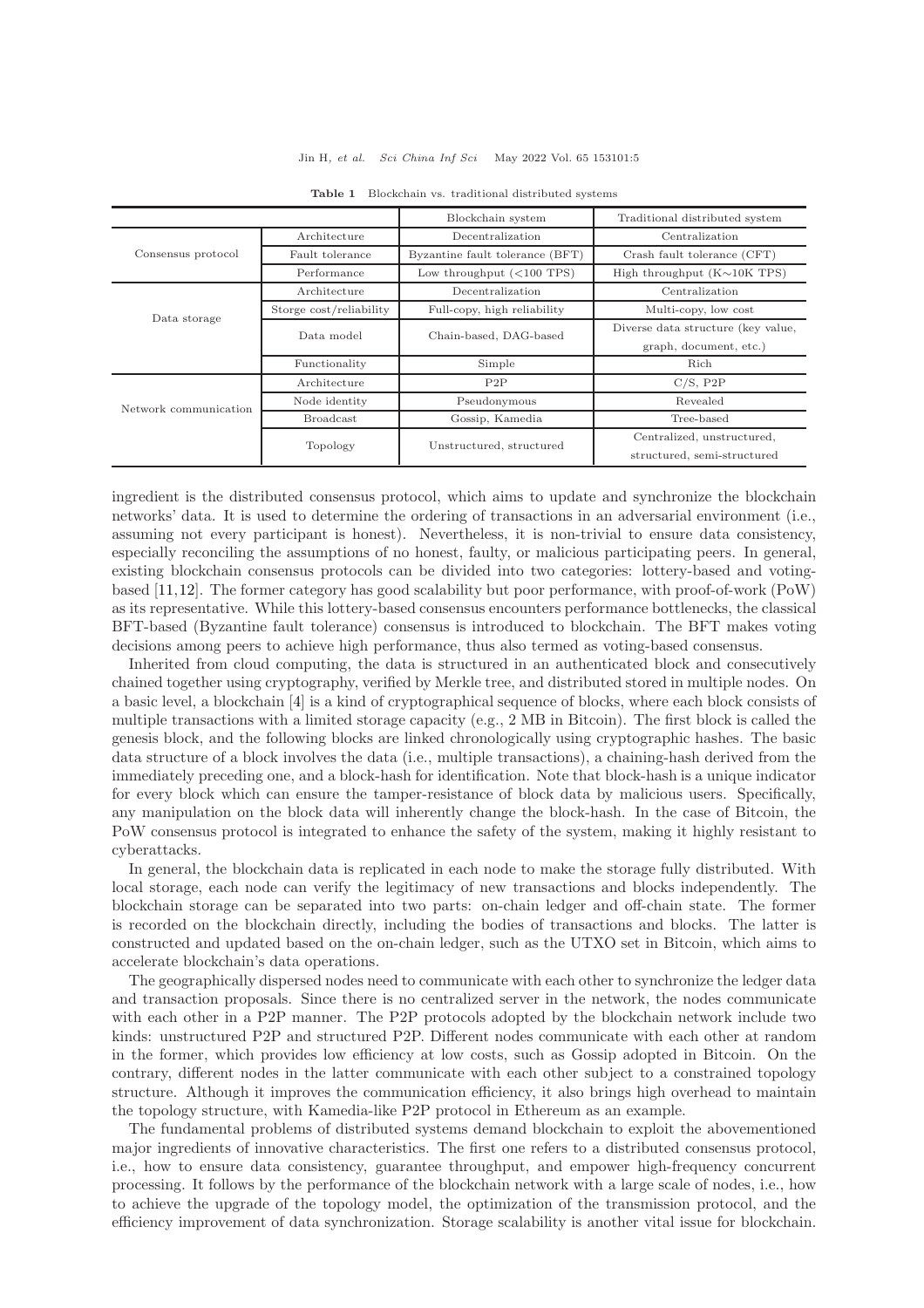For example, how to sustain incremental data storage, how to achieve trusted data verification and transparent data query. Indeed, it is extremely difficult to meet these system-level goals simultaneously. In Section 3, the challenges faced by blockchain technology are presented in detail.

## <span id="page-5-0"></span>3 Key challenges facing blockchain technology

As an emerging computing paradigm of distributed systems, blockchain has to face the inherent classical distributed problems with divergent new features. The 2019 Gartner hype cycle of blockchain technol- $\log y^{5}$  reports that although distributed ledger and cryptocurrency mining have reached maturity, the other core techniques like blockchain managed services, distributed storage in blockchain, and blockchain interoperability remain at the initial stage, or the rising stage. The gap between the proof-of-concept (POC) and wide adoption is still relatively large. In this section, we will present the key challenging issues that have not yet been effectively resolved.

Let us first take a close look at the consensus protocol of blockchain. It stands for the root cause of the lack of scalability for mainstream blockchain systems. Based on the PoW consensus, the generation time of each block in Bitcoin is around 10 min, and the throughput is far lower than the VISA. On behalf of the lottery-based consensus, such energy-intensive proof mechanism makes it difficult to efficiently obtain consistency. In this light, the proof-of-stake (PoS) is an energy-efficient substitute that committing stake (e.g., tokens) for validating block while its security leaves as an unresolved issue. BFT-based consensus provides a high performance among a small number of nodes, e.g., practical Byzantine fault tolerance (PBFT). However, the growth of network size and strong dynamics make the BFT consensus unapplicable for large-scale blockchain deployment.

The blockchain P2P network is a key factor restricting the performance of the blockchain, which will significantly affect the broadcast speed of the block. For example, in the Ethereum network, it takes 10 s to synchronize a block to the entire system. Such a high network delay dramatically affects the efficiency of the Ethereum consensus. On the other hand, the block broadcast delay occupies too much block interval, which will lead to the poor performance of the blockchain system, and vulnerability to double-spending attacks. Current advancements in the blockchain network can be divided into two categories. One type is a fully distributed unstructured P2P network protocol that optimizes the Bitcoin network by shortening the network diameter. However, this solution will bring huge computational overhead, because each node needs to repeatedly calculate the network distance between it and all other nodes. The second category is that Ethereum adopts a fully distributed structured P2P network protocol. Although it increases the connectivity of the entire network, the growth of Ethereum nodes will bring high maintenance costs.

The continuous growth of data storage overhead impedes the current blockchain development. At present, mainstream blockchain systems inevitably face the storage problem of increasing data volume. Take Bitcoin, the public chain with the largest number of users in the world, as an example. To ensure immutability and system security, any full node needs to save the historical on-chain data for verification. As of May 2019, the total amount of data on Bitcoin is about 200 GB. Similarly, the storage capacity of an Ethereum full node is about 600 GB. As time goes by, the data storage overhead of the blockchain will continue to increase, resulting in excessive load and reduced efficiency of network nodes, further restricting the development of blockchain technology. At the same time, the cost of data storage is prohibitive. For example, on Ethereum, it costs about 3.76 ETH to store 1 MB of data, over USD 1385, at the current market price. Obviously, such a high price is unacceptable in real-world commercial use.

Moreover, with the improvement of blockchain performance, the amount of data processing per unit time has increased sharply, which brings more severe challenges in storage overhead to the underlying data layer. For example, when the throughput of Bitcoin is 7 TPS (transaction per second), the data stored by the full node each year is 50 GB, and the TPS can be increased to 1000. At that time, the storage overhead will be as high as 7500 GB. The centralization issue is another challenging issue when blockchain requires enormous computing power as the network size increases. Those nodes with sufficient computing and storage capacities will dominate the system and are likely to become the major parties. This defeats the original merits of a blockchain. Therefore, it is necessary to establish a flexible and scalable blockchain storage mechanism while improving the overall performance.

<sup>5)</sup> Hype cycle for blockchain technologies. https://www.gartner.com/en/newsroom/press-releases/2019-10-08-gartner-2019 hype-cycle-shows-most-blockchain-technologies-are-still-five-to-10-years-away-from-transformational-impact.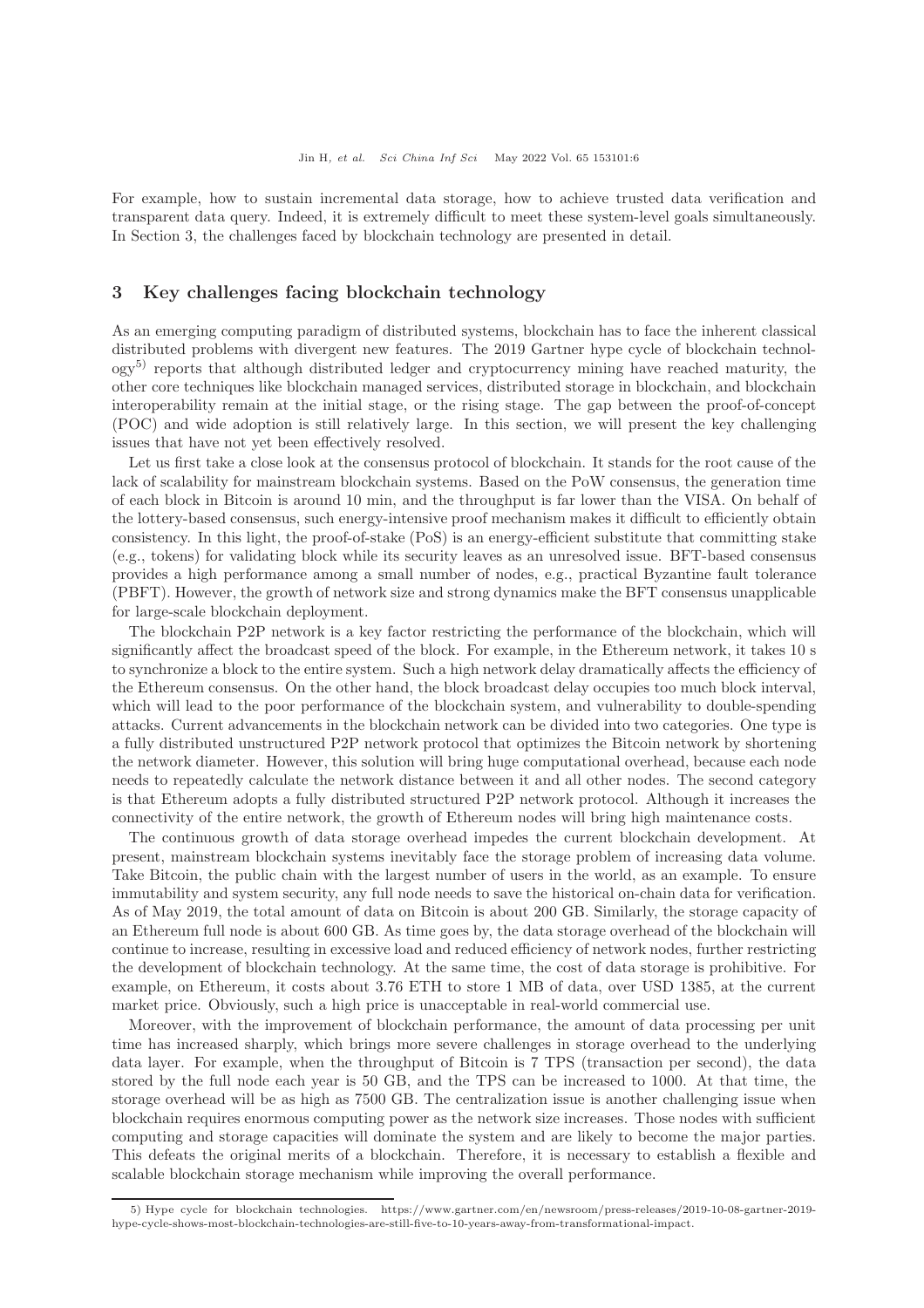Recently, interoperability has emerged as a considerable obstacle that impedes blockchain deployments [\[3\]](#page-9-12). Different blockchain platforms create data islands between different blockchains. For example, different blockchains use different data structures, different consensus protocols, and different security assurance mechanisms. To function effectively, blockchains must make trade-offs between their performance, scalability, and security. The nature of these trade-offs necessitates purpose-built blockchains with specific strengths, limitations, and use-cases in mind. For instance, a blockchain may sacrifice some degree of decentralization or security to achieve a higher TPS; another may sacrifice the performance for a higher level of decentralization and security, vice versa. Therefore, it is urgent to overcome the blockchain interoperability bottleneck. Multiple blockchains demand to cooperate, establish mutual trust, and to realize information sharing and value release.

The current stage of blockchain has shifted from a single chain advancement — concentrates on designing the consensus mechanisms, network protocol, and distributed storage model, to multi-chain collaboration and intercommunication. The main tasks of this new stage involve achieving multi-party collaborative processing, through interdependence to reach efficient and secure consensus, and providing a flexible and extensible underlying storage. It strengthens the synergy of each structure in the ecosystem, thereby improving the capacity, scalability, and safety. This undergoes an entirely different route from the original independent development of the single chain.

# <span id="page-6-0"></span>4 Recent development of significance

With significant benefits of blockchain for societal impact insight, the global blockchain market size is expected to grow from USD 3.0 billion in 2020 to USD 39.7 billion by 2025, at an impressive compound annual growth rate (CAGR) of  $67.3\%$  during  $2020-2025^6$ . Currently, there exist 71735 repositories of blockchain on the GitHub development platform, which continues to grow at a rapid pace<sup>7</sup>. However, the challenges mentioned above potentially raise technical complexities and operational overhead for enterprises to configure suitable blockchain infrastructures and build upper-layer applications. It causes the hype around blockchain to slow down. According to the statistics released by Gartner, a real blockchainled transformation of the economy and government is still five to ten years away. The tech giants and start-ups actively engage in embracing the actual game-changing opportunities of blockchain by figuring out their strategies.

It is noteworthy that blockchain has now become a platform technology divided into two types (as shown in Figure [3\)](#page-7-1): permissionless blockchains where anyone can participate (i.e., without the need to trust the centralized authorities), and permissioned blockchains where participants need prior approval and authentication. Compared to permissioned blockchains, permissionless blockchains are open and fully transparent with complete freedom. Each user can read and modify the ledger data freely. However, today, growing interest is gaining in permissioned blockchains as it supports an authenticated ecosystem of enterprise-level participants via access control mechanisms and cryptographic privacy protections.

Bitcoin represents the prominent application of Blockchain  $1.0 -$  "stateless: transaction-optimized" digital cryptocurrency era. As an ancestor, Bitcoin starts the boom of the permissionless blockchain family. Many alternative digital currencies (a.k.a. altcoin) have emerged with increasing usage rates due to their low transaction speed and energy-intensive computation. For instance, Litecoin [\[13\]](#page-9-13) is a commerce substitution of Bitcoin that provides a shorter block generation interval and faster transaction confirmation time. To further expand the application fields, Ethereum opens up a new era of Blockchain 2.0 – "stateful: logic-optimized" smart contracts-enabled value transferring with programmable transactions. Integrated with the Internet of things (IoT) devices, IOTA [\[14\]](#page-10-1) is the first released project that introduces a DAG (directed acyclic graph) data structure into the underlying storage of blockchain. IOTA can process a couple of transactions concurrently and thus promote overall system performance. Conflux [\[15\]](#page-10-2) is a DAG-based public blockchain platform that positions itself to provide a scalable and secure protocol for future decentralized applications (DApps). As the first project taking the sharding technique, Zilliqa bears out the possibility to incorporate sharding into the blockchain [\[16\]](#page-10-3). However, there still lacks practically applicable permissionless blockchain systems, which should provide high performance and guarantee security at the same time.

<sup>6)</sup> [https://www.marketsandmarkets.com/Market-Reports/blockchain-technology-market-90100890.html.](https://www.marketsandmarkets.com/Market-Reports/blockchain-technology-market-90100890.html)

<sup>7)</sup> [https://github.com/search?q=blockchain.](https://github.com/search?q=blockchain)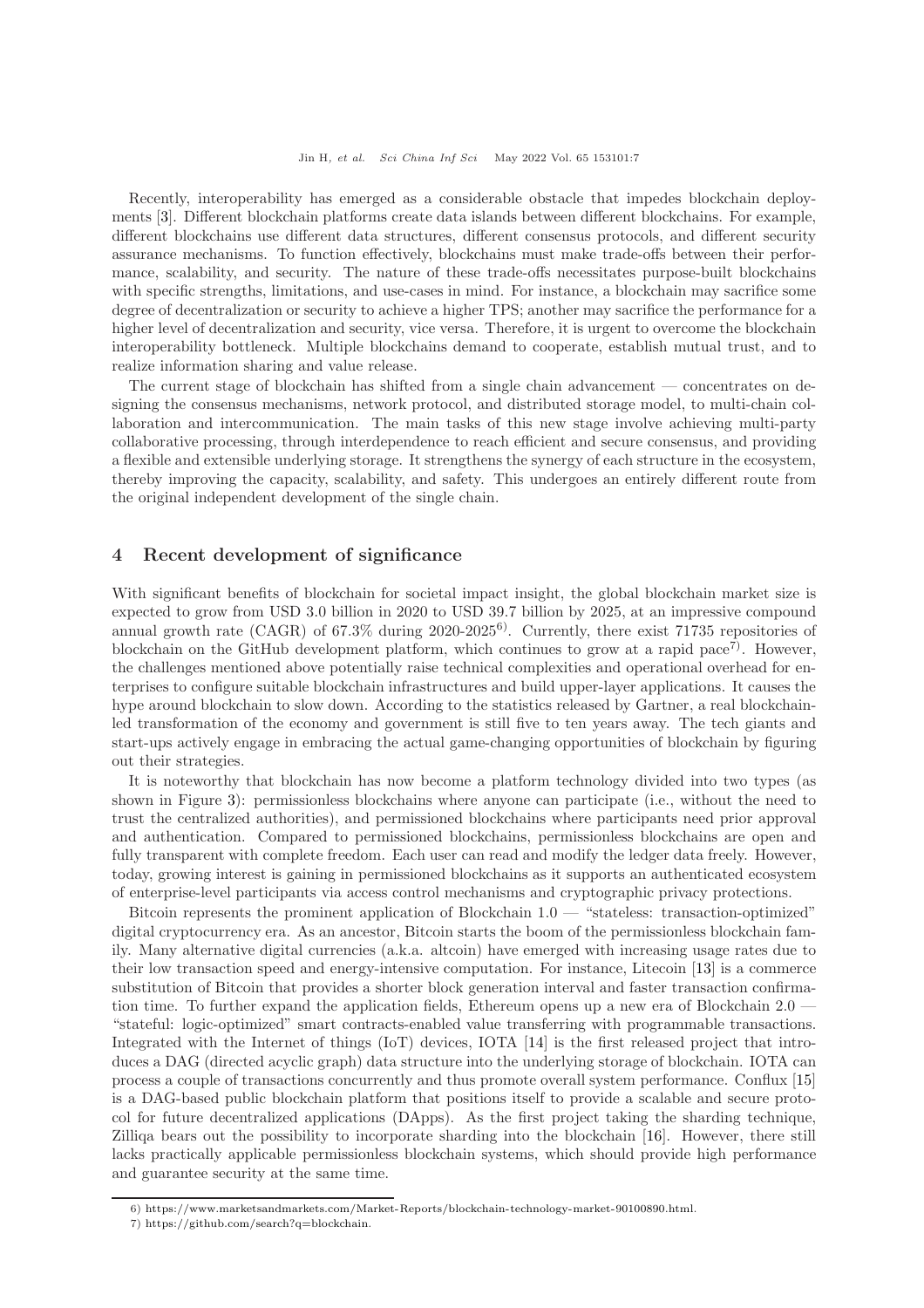<span id="page-7-1"></span>

Jin H, et al. Sci China Inf Sci May 2022 Vol. 65 153101:8

Figure 3 (Color online) Mainstream permissionless and permissioned blockchain platforms.

As a complement to the permissionless blockchain, permissioned blockchain projects promise highly efficient consensus and security among a trusted consortium with enrollment certificates. Almost all the permissioned blockchains strive to provide a more friendly user interface and cost-effective deployment. Specifically, the read and write permissions of pre-authorized entities are controlled by certain restrictions. As a pioneering spotlight project, Hyperledger Fabric can deliver high throughput of 20000 TPS, making it prominent for enterprise use cases. By incorporating the advantageous features of both Ethereum and Hyperledger Fabric, FISCO-BCOS8) is launched to develop secure and efficient enterprise-level blockchain solutions. It comprises over 80 financial institutions and FinTech companies, and serves as a pragmatic research platform [\[17\]](#page-10-4). R3's Corda<sup>9</sup> is a competitive consortium platform involving more than 300 worldwide firms to revolutionize multiple industries, such as to build full trade lifecycle solutions for digital asset marketplaces. Hyperchain<sup>10)</sup> makes full use of cloud platforms, which provides a more usable and flexible blockchain service. Ant financial unveiled AntChain [\[18\]](#page-10-5) to help strengthen transparency and build trust in more than 50 use cases, ranging from cross-border remittance, charitable donations, to agricultural product traceability. It is noteworthy that AntChain allows an average upload rate of over  $100$  million digital assets per day. The  $\text{Cosmos}^{11}$  blockchain network is launched with the ultimate goal of creating an Internet of blockchains via IBC (inter-blockchain communication) protocol and the Tendermint BFT protocol. As the star project in 2019, Libra is proposed by Facebook to reshape the existing payment methods.

The transformative potentials of blockchain will also give rise to new platform-level players to gain traction in the new ecosystems. This, in return, will require deep collaboration between technology innovators, government, and regulators.

# <span id="page-7-0"></span>5 Future directions

Recent blockchain developments have shown that the technology has significant potential of forming a trustworthy cornerstone for the Internet of Value. Blockchain technology is now a vital enabler of the development of digital economies, and the trustworthy social system structure, transitioning from concept to reality. Nevertheless, as new application areas are emerging, more stringent requirements come forth to address certain practical aspects of this technology. Further improvement in performance, scalability, and perfect functions have become the new development goals of blockchain systems. When multiple heterogeneous blockchain systems exist in parallel, they face the core requirements of crosschain collaboration and data sharing. They urgently need to upgrade the design principles, e.g., storage structure, communication protocols, and consensus algorithms. This section anticipates the potential research trends for the foreseeable future.

<sup>8)</sup> FISCO BCOS whitepaper. [https://github.com/FISCO-BCOS/whitepaper.](https://github.com/FISCO-BCOS/whitepaper)

<sup>9)</sup> Corda whitepaper. [https://www.corda.net/content/corda-platform-whitepaper.pdf.](https://www.corda.net/content/corda-platform-whitepaper.pdf)

<sup>10)</sup> Hyperchain. [https://www.hyperchain.cn.](https://www.hyperchain.cn)

<sup>11)</sup> Cosmos network. [https://cosmos.network.](https://cosmos.network)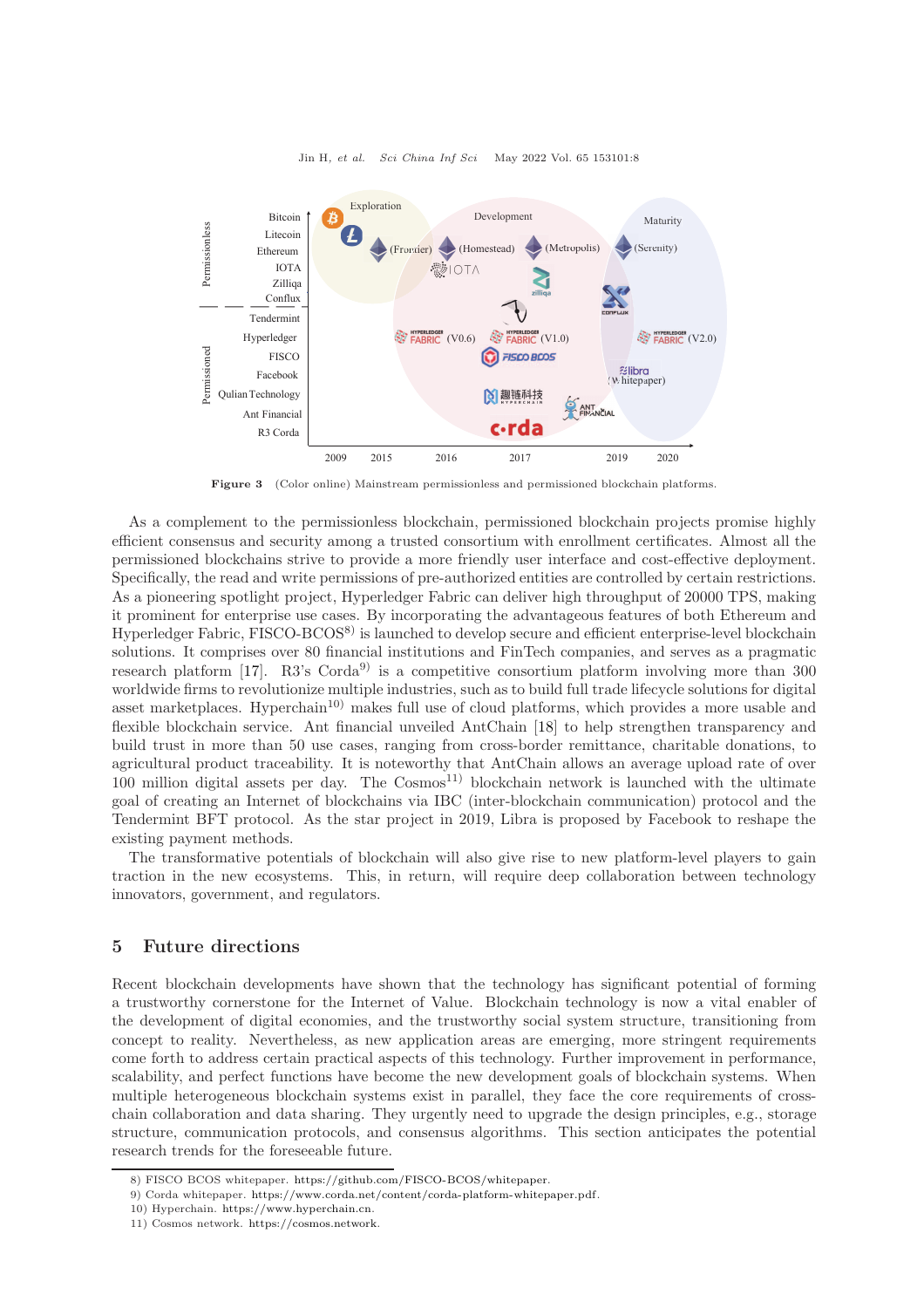Innovation on the data model: from chain-based to chainless. At present, the underlying data storage model of mainstream blockchain systems generally adopts a chain-based structure. That is, several transactions are packaged and stored according to a timestamp sequence in a block as the primary storage unit. Only one block of data can be processed at a time, making it challenging to support complex state operations and dynamic data storage. Meanwhile, existing chain-based blockchain systems adopt consensus protocols to ensure data consistency, such as proof of work and proof of stake, leading to more computing overhead, serious resource consumption, and slow processing speed. High concurrent user access further restricts the performance and scalability of these systems. To solve the dilemma that the processing speed of traditional chain-based blockchain cannot meet the large-scale commercial use, researchers entail a topologically ordered DAG structure that uses fine-grained transactions instead of blocks [\[19\]](#page-10-6). Unlike the serialized verification processing mechanism with the chain-based structure, the schematic DAG-based blockchain can process multiple transactions in parallel, and has significant advantages of high concurrent processing efficiency and low verification computation overhead.

Underlying hybrid storage. Notably, the current blockchain employing a full-copy design differs it from the conventional distributed storage that is always assumed with relatively few copies of data, making it unable to accommodate the users with diverse storage capacities. According to the relevance of multi-source blockchain data, it is also desirable to improve query functionalities and support highperformance analytics [\[20\]](#page-10-7). A hybrid blockchain storage model can achieve fast and efficient retrieval and dynamic real-time update, forming a novel multi-chain data management framework. New data integration methods and advanced data analytics can ensure the credibility of cross-chain interactions, offer numerous possibilities to rethink, and improve the functional scale of blockchain technology.

Accelerating the blockchain network. Today's blockchain network is based on the P2P protocol. It demands the blockchain network to deal with an explosive amount of transaction requests to meet the performance needs of a wide range of applications. More architectural solutions are on the horizon to improve the capabilities of the blockchain network. Therefore, the blockchain network will be more extensive and tolerate the future Internet. More DApps will be built on the blockchain network by building trust, reducing risk, decreasing costs, and speeding up transactions. Organizations will build applications on the blockchain technology, moving beyond the proof-of-concept stage into widespread adoption as they start to realize the cost savings and enhanced security they can achieve.

Robust governance models for the blockchain network. Robust and efficient regulation is crucial to the future success of the blockchain ecosystem. This can naturally benefit a broad range of industrial and social sectors. Typical scenarios involve the rapidly evolving new financial technology (FinTech) area, where the systemic financial risks can be automatically compliant with blockchain-based regulated sandboxes, pre-emptively solving problems before they arise [\[17\]](#page-10-4). In the global outbreak of COVID-19, blockchain plays an essential data surveillance role to facilitate the circulation of traceable anti-epidemic materials circulation and transparent monetary donations, and to build up a reliable infectious disease reporting system to avoid the spread of rumors. By applying artificial intelligence (AI) techniques, we can gain penetrating insights into the blockchain network to enable intelligent authentication and authorization. Essentially, AI-based blockchain network governance models can be used for continuously monitoring, evaluation, and diagnosis. Meanwhile, it is essential to apply cybersecurity technologies for maintaining the necessary adherence to regulatory standards, governance strategies, and process compliance.

Directly interoperable multi-chain. Nowadays, the blockchain ecosystem comprises many blockchains, where each one is developed to cater to the emerging use cases with distinct performance and functionality requirements. Riding such a recent trend in a world of heterogeneous multi-chain that possesses different consensus protocols and different data structures, developing interoperable blockchain mechanisms can reduce the impact of fragmentation, and thus receive much attention from academia and industry. The focus of interoperability is on the development of a cross-chain architecture and interoperability as a service solution, making them more useful, user-friendly, efficient, and scalable [\[21\]](#page-10-8). At this stage, the multi-chain interoperability remains open research issues. To be specific, the state-ofthe-art highly relies on a designated notary or sidechains to indirectly connect two blockchains. However, these indirect proposals may raise security concerns and degrade the overall efficiency. Therefore, the effective "direct" interconnection between multiple blockchains is strongly favored beyond the existing niche-focused solutions, which allows the data and value to flow more freely throughout the blockchain ecosystem.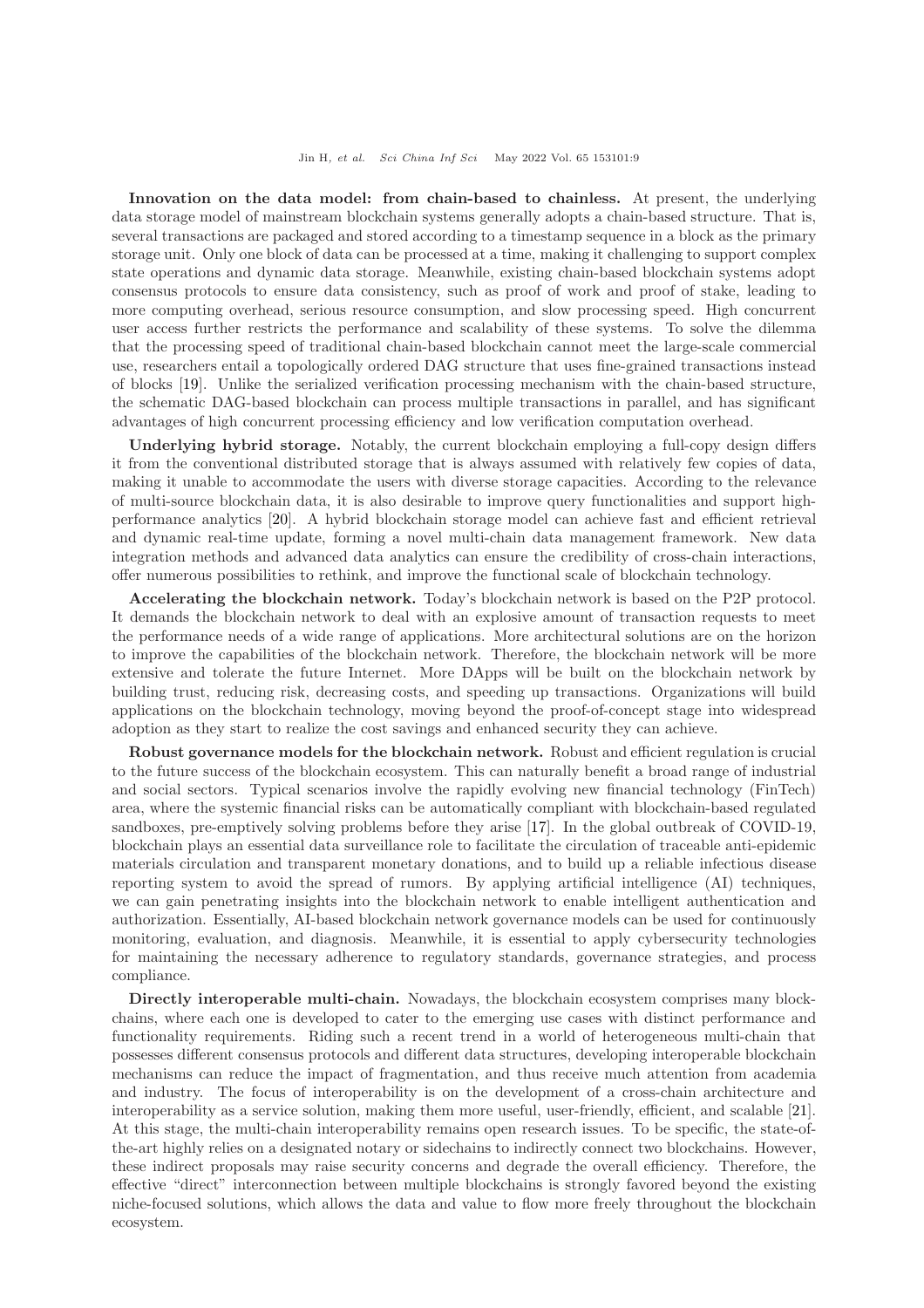Hybrid blockchains. Current multi-chain systems can support the interoperability of homogeneous blockchains, whole architecture and functions are similar to each other. A step toward mainstream adoption of blockchain technology should be a hybrid of heterogeneous multi-chain, performing their own duties along with different responsibilities. Such a hybrid ecosystem lies between public and consortium blockchains and offers the benefits of both. It can thus support the connection of multiple heterogeneous blockchain systems, with more operation types, functional interactions, and diverse demands. The ultimate state should be that retains the beneficial features of each individual blockchain, and enables more types of interoperability, deriving diversified application scenarios and promoting wider cross-chain collaboration.

Building a symbiotic relationship with other advanced IT technologies. At present, blockchain gradually merges with multiple underlying architectures, such as IoT and cloud computing, which serve as the foundation for many innovative applications. These developments fuel a technological push toward innovation and a driving force to move quickly. It stimulates the growth of interests from government authorities, entrepreneurs, and developers to reap the benefits of the convergence of these key technologies involved in digital transformation, including AI, blockchain, edge computing, and IoT. For example, the BaaS (blockchain-as-a-service) platform formed by the integration of blockchain and cloud computing infrastructure provides blockchain services for financial institutions in the economic sector.

# <span id="page-9-3"></span>6 Conclusion

Blockchain is a new paradigm of distributed computing, which can effectively achieve consistent data storage, tamper-proof traceability, and gradual trust transmission in a multi-entity 'weak trust' environment. It not only inherits the technical essence of traditional distributed systems, but also poses some new challenges that are leaving the significant potential for further innovation. The major bottlenecks include huge storage costs, unsatisfactory performance, and lack of interoperability. The core technology of the blockchain is still on the eve of breakthroughs, that is, five to ten years away from the transformative impact. The future blockchain ecosystem is envisioned to be fueled by chainless data model, underlying hybrid storage, network acceleration, penetrating regulation, and directly interoperable multi-chain.

Acknowledgements This work was supported by National Natural Science Foundation of China (Grant No. 62072197).

### <span id="page-9-0"></span>References

- <span id="page-9-1"></span>1 Berkley J. The promise of the blockchain: the trust machine. The Economist, 2015
- <span id="page-9-12"></span>2 Herlihy M. Atomic cross-chain swaps. In: Proceedings of ACM Symposium on Principles of Distributed Computing (PODC), Egham, 2018. 245–254
- <span id="page-9-2"></span>3 Liu Z T, Xiang Y X, Shi J, et al. Hyperservice: interoperability and programmability across heterogeneous blockchains. In: Proceedings of ACM SIGSAC Conference on Computer and Communications Security (CCS), London, 2019. 549–266
- <span id="page-9-4"></span>4 Andreas M. Mastering Bitcoin: Unlocking Digital Cryptocurrencies. Sebastopol: O'Reilly Media, 2014
- <span id="page-9-5"></span>5 Culler D E, Anderson T E, Patterson D A. System Support for Distributed Supercomputing on A Network of Workstations (now). AFRL-IF-RS-TR-1999-226 Final Technical Report, 1999
- <span id="page-9-6"></span>6 Anderson D P, Cobb J, Korpela E, et al. SETI@home: an experiment in public-resource computing. Commun ACM, 2002, 45: 56–61
- <span id="page-9-7"></span>7 Foster I, Kesselman C, Nick J M, et al. The physiology of the grid: an open grid services architecture for distributed systems integration. 2002. [https://users.cs.northwestern.edu/](https://users.cs.northwestern.edu/~srg/Papers/04-25-02/grid.pdf)∼srg/Papers/04-25-02/grid.pdf
- 8 Jin H. ChinaGrid: making grid computing a reality. In: Proceedings of International Conference on Asian Digital Libraries (ICADL), Shanghai, 2004. 13–24
- <span id="page-9-8"></span>9 Sefraoui O, Aissaoui M, Eleuldj M. Openstack: toward an open-source solution for cloud computing. Int J Comput Appl, 2012, 55: 38–42
- <span id="page-9-9"></span>10 Androulaki E, Barger A, Bortnikov V, et al. Hyperledger fabric: a distributed operating system for permissioned blockchains. In: Proceedings of the 30th EuroSys Conference, New York, 2018. 1–15
- <span id="page-9-10"></span>11 Wang W B, Hoang D T, Hu P Z, et al. A survey on consensus mechanisms and mining strategy management in blockchain networks. [IEEE Access,](https://doi.org/10.1109/ACCESS.2019.2896108) 2019, 7: 22328–22370
- <span id="page-9-13"></span><span id="page-9-11"></span>12 Xia[o Y, Zhang N, Lou W J, et al. A survey of distributed consensus protocols for blockchain networks.](https://doi.org/10.1109/COMST.2020.2969706) IEEE Commun Surv Tut, 2020, 22: 1432–1465
- 13 Andrews A. Litecoin: The Complete Guide to Understanding Litecoin Cryptocurrency and Litecoin Mining. New York: Platinum Press LLC, 2019